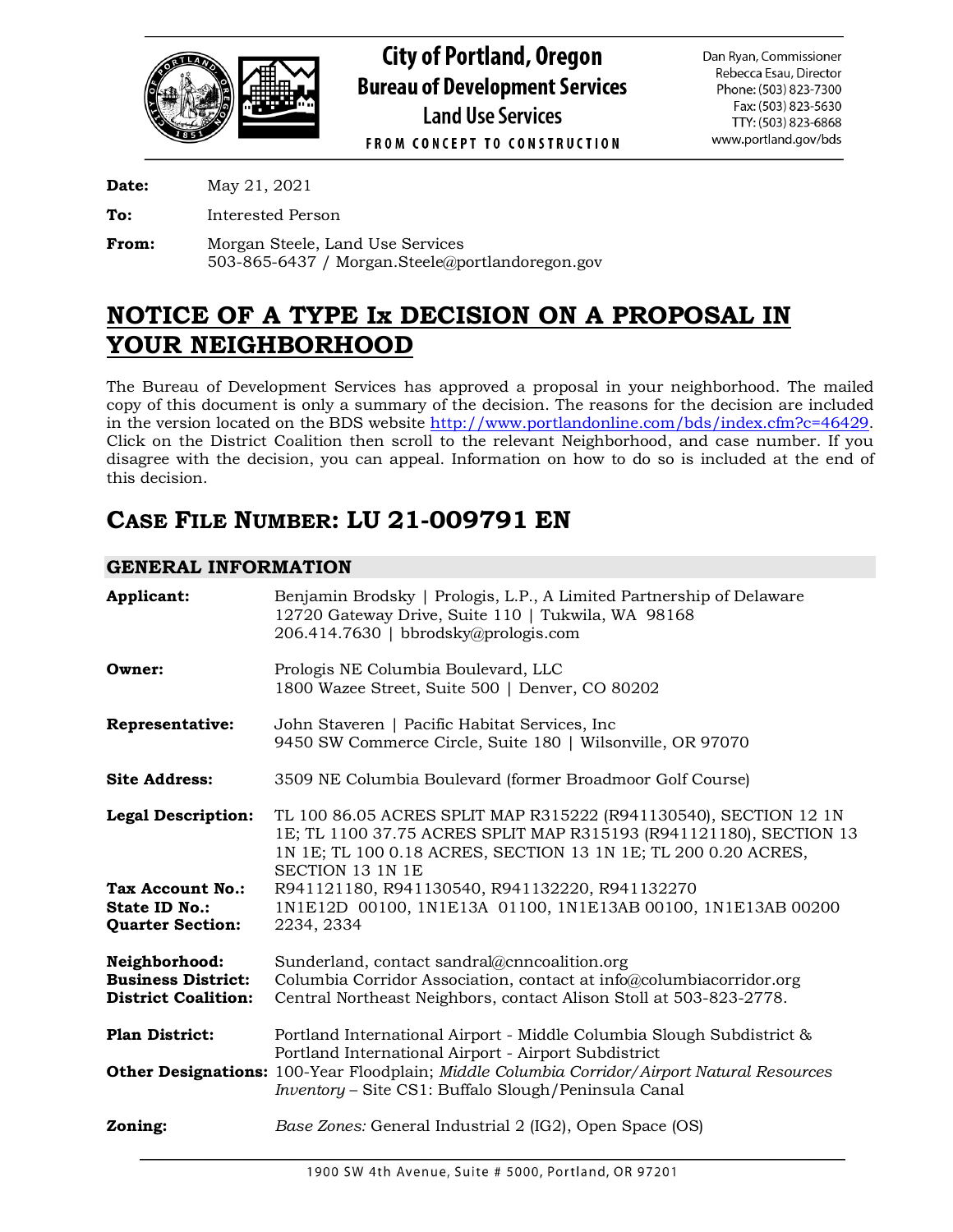*Overlay Zones:* Environmental Conservation (c), Airport Height (h), Prime Industrial (k), Environmental Protection (p), PDX Noise Impact (x)

**Case Type:** EN – Environmental Review **Procedure:** Type Ix, an administrative decision with appeal to the Oregon Land Use Board of Appeals (LUBA).

### **Proposal:**

The applicant is requesting approval for the creation of a 38.3-acre wetland within the central portion of the former Broadmoor Golf Course site. The project will require impacts to the Environmental Zones in order to enhance hydrology at the site by grading to a local water table capable of supporting hydrophytic vegetation within a created wetland area. The wetland creation project aims to provide a net gain in total functional value and improvement in the quality and quantity of resources on the site. A similar resource enhancement project was recently approved for the northern portion of the site (LU 20-147136 EN) and a development project was also recently approved for the southern portion of the site (LU 20-161013 EN AD).

The major components of the wetland creation resource enhancement project include excavation and grading for hydrology function creation and installation of bridge crossings along the haul route to ensure safe access over the slough crossings. These project components will result in impacts to the Environmental Zone including the removal of 30 native trees and 1,435,526 square feet of permanent disturbance within the resource areas of the Environmental Conservation and Environmental Protection overlay zones. As part of the wetland creation and mitigation for impacts, the applicant proposes to plant a total of 105,153 native trees and shrubs in addition to the installation of native seed mix and habitat features such as large woody debris. Furthermore, the applicant proposes to remove existing development (pump house and golf cart path) adjacent to the slough and restore the area with native plantings.

The site is within the City's Environmental Conservation and Environmental Protection overlay zones as well as the Portland International Plan District. Certain standards must be met to allow the work to occur by right. If the standards are not met, an Environmental Review is required. In this case, the resource enhancement will require native tree removal and work within a waterbody; therefore, Standards 33.565.500.B, 33.430.170.C.1, and .3 are not met by the proposal. For these reasons, an Environmental Review is required.

#### **Relevant Approval Criteria:**

In order to be approved, this proposal must comply with the approval criteria of Title 33. The relevant approval criteria are:

- **33.430.250.A – Driveways**
- **33.430.250.B – Resource Enhancement Projects**

## **ANALYSIS**

**Site and Vicinity:** The project area is a portion of a larger property that contains a former 18-hole golf course, a pro shop, and a restaurant with a paved parking area (Broadmoor Golf Course). The majority of the subject site is zoned open space (OS) with several drainageways and small wetlands. Two sloughs run east/west on the site and there are four slough vehicle crossings that were used by golfers and for maintenance operations. The course also includes many gravel and paved paths that served as golf cart routes. The golf course ceased operations in the fall of 2020.

The existing topography is generally rolling to flat with the exception of a significant fall towards the southerly Buffalo Slough from NE Columbia Boulevard. The subject site is generally vegetated, with manicured grass and rows of trees that line fairways and displays the typical undulation of a golf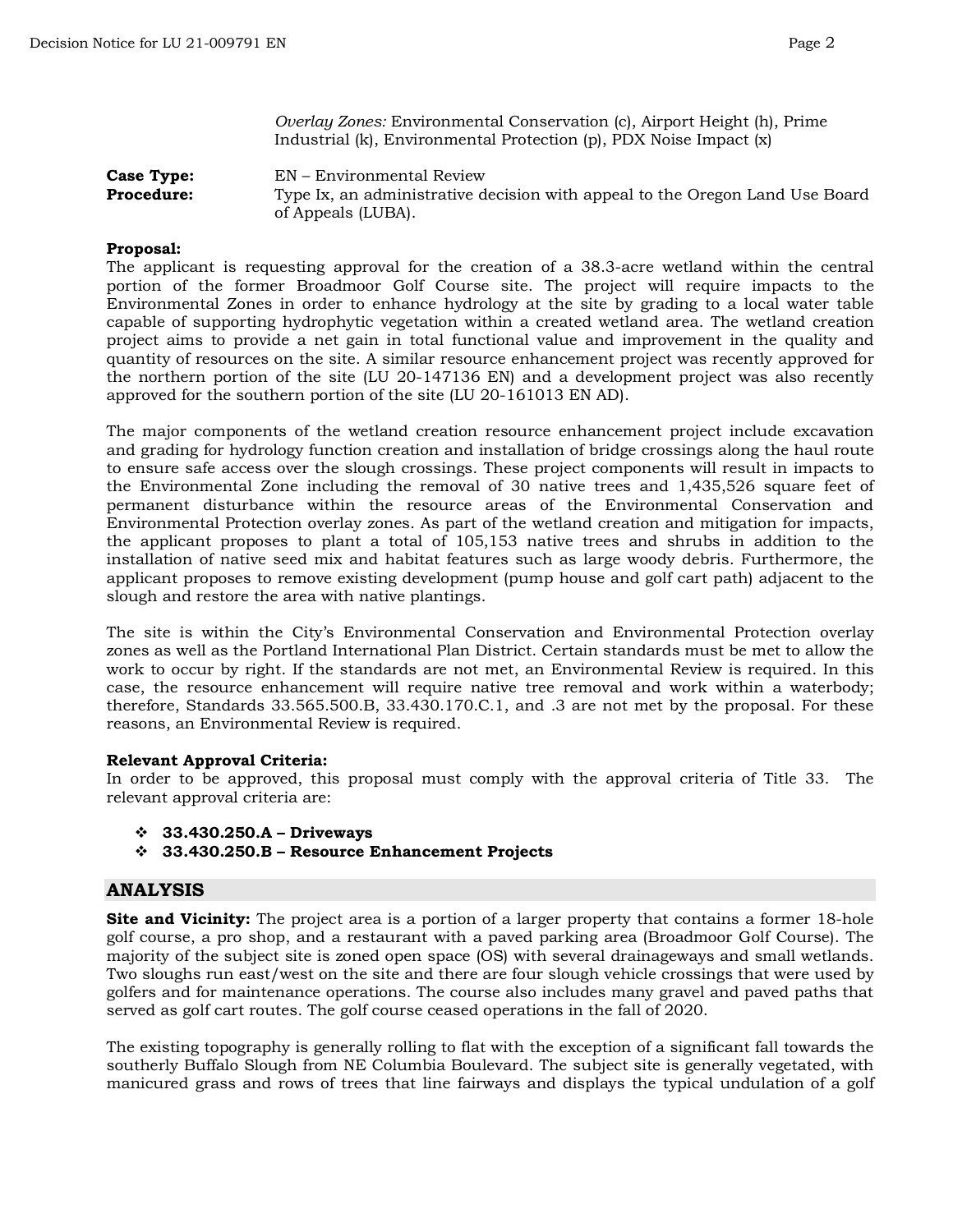course except for some steeper slopes from the golf course fairways to the water level of the sloughs themselves.

The site drainage comprises overland flows to the nearest slough. There is no formal storm conveyance system known onsite, but it is likely that some French drains have been installed over the years to assist in golf course drainage. The soils are highly variable, consisting of silts sand and clays and comprising man-made fills and young alluvium of the Columbia River and basin fill sediment deposited by the catastrophic Plio-Pleistocene Missoula outburst flood.

Excepting the former golf course, the surrounding development consists generally of industrial uses to the east and west, airport use to the north and east and residential uses to the south. A large, Metro-owned wetland complex, known as Catkin Marsh, is located immediately southwest of the project area.

**Zoning:** The zoning designation on the project site includes the General Industrial 2 (IG2) and Open Space (OS) base zones with Environmental Conservation (c) and Environmental Protection (p), Airport Height (h), Prime Industrial (k), and PDX Noise Impact (x) overlay zones and within the Portland International Airport Plan District- Airport Subdistrict (see zoning on Exhibit B).

The Open Space base zone is intended to preserve public and private open and natural areas to provide opportunities for outdoor recreation and a contrast to the built environment, preserve scenic qualities and the capacity and water quality of the stormwater drainage system, and to protect sensitive or fragile environmental areas. The new uses proposed within the OS base zone as part of this proposal are allowed by right and will be addressed at the time of permit review.

General Industrial sites have larger lots and occur in irregular or large block patterns. The areas are generally less developed, and lots have low to medium building coverages that are usually set back from the street. The General Industrial 2 Development Standards do not apply to this proposal.

The Aircraft Landing overlay zone provides safer operating conditions for aircraft in the vicinity of Portland International Airport by limiting the height of structures and vegetation near the airport; the vegetation height regulations have been considered as part of this review.

The Prime Industrial overlay zone protects land that has been identified in the Comprehensive Plan as Prime Industrial, and to prioritize these areas for long-term retention. Prime Industrial Land is suited for traded-sector and supportive industries and possesses characteristics that are difficult to replace in the region. Most of the work on the site will take place is the Open Space base zone outside of the Prime Industrial (k) overlay zone. The work within the k overlay zone will not impact the use of the site and therefore is not subject to the regulations.

The PDX Noise Impact overlay zone reduces the impact of aircraft noise on development within the noise impact area surrounding the Portland International Airport. The zone achieves this by limiting residential densities and by requiring noise insulation, noise disclosure statements, and noise easements; these regulations do not apply to this proposal.

Environmental overlay zones protect environmental resources and functional values that have been identified by the City as providing benefits to the public. The environmental regulations encourage flexibility and innovation in site planning and provide for development that is carefully designed to be sensitive to the site's protected resources. They protect the most important environmental features and resources while allowing environmentally sensitive urban development where resources are less sensitive. The purpose of this land use review is to ensure compliance with the regulations of the environmental zones.

The Portland International Airport Plan District (33.565) regulations implement elements of the Airport Futures Land Use Plan by addressing the social, economic, and environmental aspects of growth and development at and around Portland International Airport (PDX). Although the site lies within the Airport Subdistrict, the specific Development Standards are not applicable to this proposal and therefore are not addressed in this review.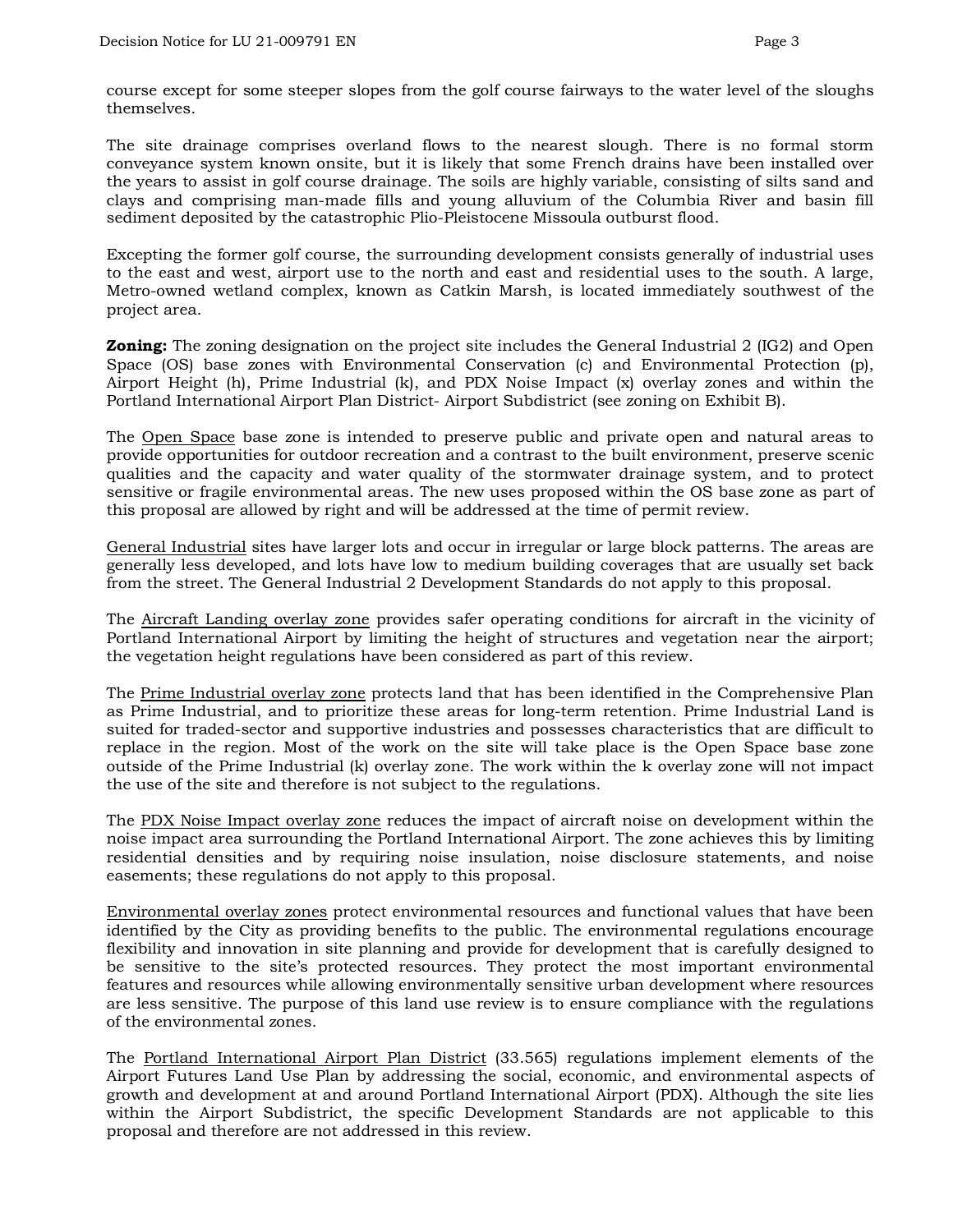**Environmental Resources:** Environmental overlay zones protect environmental resources and functional values that have been identified by the City as providing benefits to the public. The environmental regulations encourage flexibility and innovation in site planning and provide for development that is carefully designed to be sensitive to the site's protected resources. They protect the most important environmental features and resources while allowing environmentally sensitive urban development where resources are less sensitive. The purpose of this land use review is to ensure compliance with the regulations of the Environmental Zones.

The site is described in the *Middle Columbia Corridor/Airport Natural Resources Inventory: Riparian Corridors and Wildlife Habitat* as Resource Site CS1 –Buffalo Slough/ Peninsula Canal. This site includes part of the Middle Slough including Buffalo Slough, Peninsula Canal and portions of the main arm of the Columbia Slough. Multiple secondary drainageways are found in the site including Elrod Slough, which is an east-west channel that discharges to the Columbia Slough. Subaru Wetlands (approximately 43 acres) and Blue Heron Meadows wetland (approximately 4 acres) are also located within the site boundaries.

Resources features and functional values identified within Resource Site CS1 and generally found at the subject site include:

**Resource Features:** open water stream/drainageway channels; herbaceous, scrub-shrub and forested wetlands; vegetated flood area; bottomland hard wood forest; grass lands.

**Functional Values:** microclimate and shade; stream flow moderation and water storage; bank function, and sediment, pollution and nutrient control; large wood and channel dynamics; organic inputs, food web and nutrient cycling; wildlife habitat; habitat connectivity/ movement corridor.

**Impact Analysis and Mitigation Plan:** The following discusses development alternatives that were considered by the applicant. The following additionally describes the proposed construction management plan, unavoidable impacts, and mitigation and monitoring proposal.

**Development Alternatives:** The applicant provided an in-depth alternatives analysis included in the application case file (Exhibit A.5) and for the sake of brevity is summarized below.

Haul Route: The primary purpose of the haul route is a pathway suitable for the trucks needed to carry soil loads that must be removed from the resource enhancement project area. It is anticipated that the soil will be used as fill for a proposed industrial development in the southern portion of the site that has been approved under a separate Environmental Review (20-161013 EN AD). The haul route which was approved under the previously proposed resource enhancement project (LU 20- 147136 EN), will be slightly revised with this proposal. Once the wetland creation work is completed to the north of Elrod Slough (Drainage Ditch), the haul route will incrementally be deconstructed in a south-ward direction to allow for the proposed grading of the new resource enhancement area south of the Drainage Ditch. The project team first considered an additional haul route east and outside of the newly proposed wetland creation area, but this would increase impacts to Environmental Zones, so the continued use of the existing haul route has been pursued.

Wetland Creation: The purpose of this resource enhancement project is to provide an improved habitat on site adjacent to and expanded from the previously proposed resource enhancement project (LU 20-147136 EN). To satisfy this purpose and enhance hydrology in the area by grading to a local water table, the project requires partial impact to the existing Environmental Conservation and Environmental Protection overlay zones. The Portland area lacks readily available open space appropriate for resource enhancement. As a result, no alternative location was identified for this resource enhancement project since the applicant now owns the property and would like to maximize the resource enhancement benefit by utilizing all available space remaining at the Broadmoor Golf Course.

Given the nature and purpose of the resource enhancement work, the only alternative that would avoid disturbance area in the Environmental Zones would be a no-build alternative. However, a nobuild alternative is not consistent with the project purpose and is therefore not a practicable alternative. Additionally, a no-build alternative would leave the central study area a fallow golf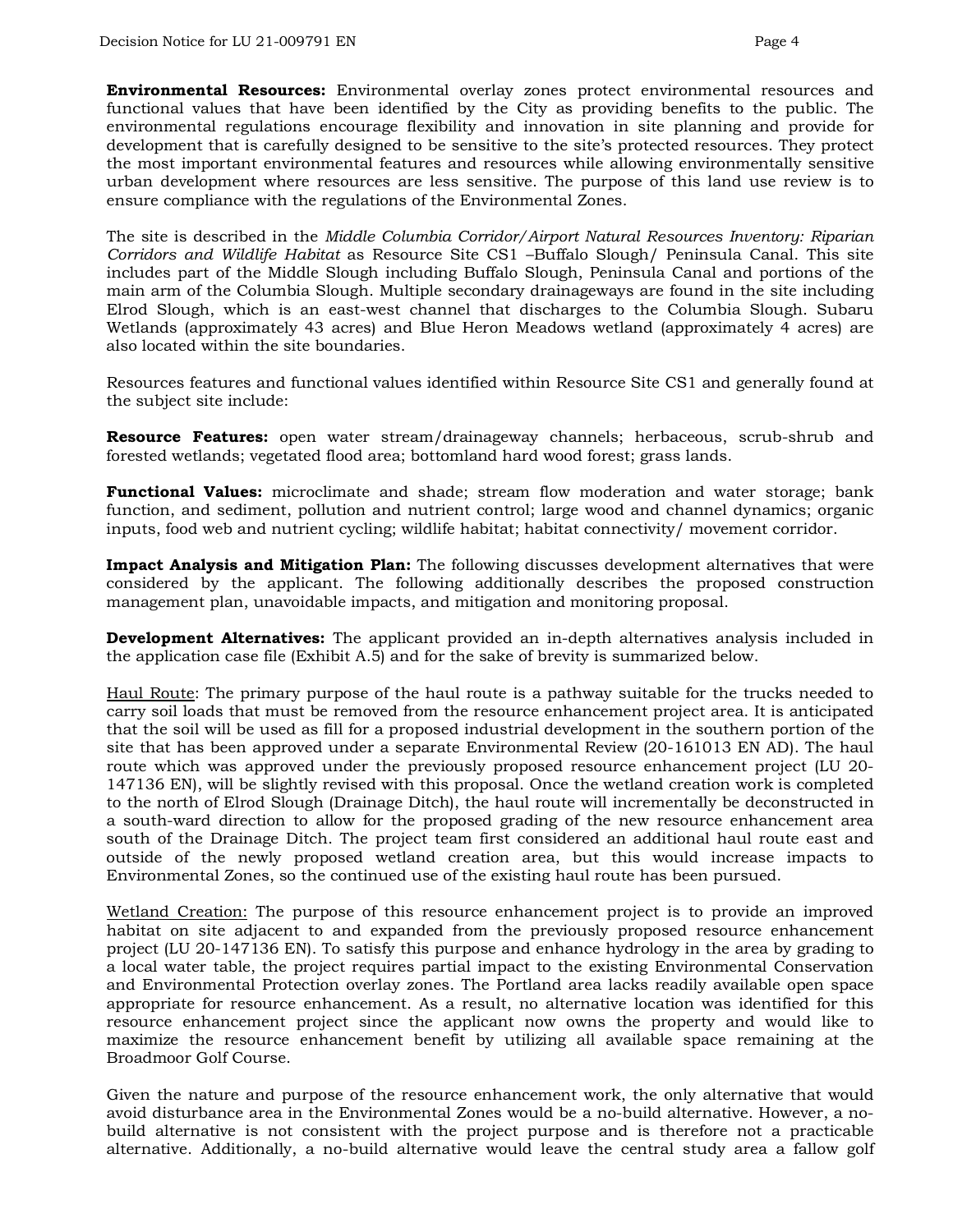course. The existing canopy, golf cart paths and herbaceous vegetation would remain as-is with no proposed native vegetation enhancement and no changes in topography. The area could serve as a wildlife corridor without golf activities, but the functional value would be limited as non-native and invasive species would dominate fairway areas and potentially out-compete with existing limited native vegetation. As such, a scrub-shrub/forested habitat would likely not establish.

The area of the Environmental Zones proposed for enhancement currently contributes little to the functions of the Middle Columbia Slough and Buffalo Slough due to its disturbed nature, proximity to existing recreational activity (the golf course is now closed), limited vegetation diversity and distance from the edge of sloughs. The proposed project has been designed to focus enhancement areas to the portions of site that provide lower functional values but have the potential to provide improved habitat and water quality benefits. The proposed mitigation plan includes tree replacement quantities that will replace the trees proposed for removal and include the enhancement of habitat with native vegetation selected from the *Portland Plant List*.

**Construction Management Plan:** The applicant provided an in-depth Construction Management Plan that can be found in the application case file (Exhibit A.5) and is depicted graphically on Exhibits C.8 to C.13. To summarize, the applicant proposes to install erosion and sediment control measures prior to any ground disturbing activities at the site, to control erosion and minimize sediment entry into adjacent waterbodies. Construction entrances (ingress/egress) utilizing the existing golf cart path will be demarcated prior to construction and maintained for the duration of the project. Project staging areas will be clearly identified and placed outside the Environmental Zones. Upon project completion, exposed soils will be stabilized utilizing native trees, shrubs, and seed mix.

Tree removal and ground disturbance within areas of permanent disturbance will be conducted according to the tree protection specifications. Tree removal and pruning is planned to occur outside of the primary nesting season (April 15 – July 31); however, if tree removal and/or pruning must occur during the primary nesting season, trees will be surveyed for nests, and if active nest are found, removal/pruning postponed until after the young have fledged.

**Unavoidable Impacts:** While the project is intended to enhance environmental resources on the site by creating a 38.3-acre wetland, the project requires the removal of 30 native trees in addition to 1,435,526 square feet of permanent (mainly wetland creation) within the resource areas of the Environmental Conservation and Environmental Protection overlay zones.

**Mitigation Plan:** After construction, any disturbance will be mitigated through plantings of native vegetation throughout the created wetland as well as temporary disturbance areas which will provide long-term stabilization and other upland and riparian functions. Plantings will stabilize soils and provide habitat functions for local wildlife in addition to providing ecological uplift to multiple resources over existing conditions. All told, a total of 33,229 trees, 71,923 shrubs, and 46.66 acres of native seed mix will be planted in temporary disturbance areas and throughout the site as mitigation for impacts. The majority of removed trees will be kept onsite and used as large woody debris (LWD) to provide habitat for a variety of ground animals as well as insects.

**Land Use History:** City records indicate that prior land use reviews include the following:

- $\div$  LU 00-007115 EN Approval of an Environmental Review for enhancement of natural resources under MCDD purview by restoration of bench wetlands near existing excavated drainage channels.
- $\div$  LU 01-177505 EN Approval of an Environmental Review for MCDD to dredge and restore stream banks along a 7-mile reach of the middle and upper Columbia Slough.
- $\div$  LU 03-117802 EN Approval of an Environmental Review to remove two culverts from the slough and replace with bridges.
- $\div$  LU 12-155381 AD Approval of an Adjustment Review to allow a proposed Property Line Adjustment (PLA) to result in a lot being located within two base zones, the IG2 and OS base zones.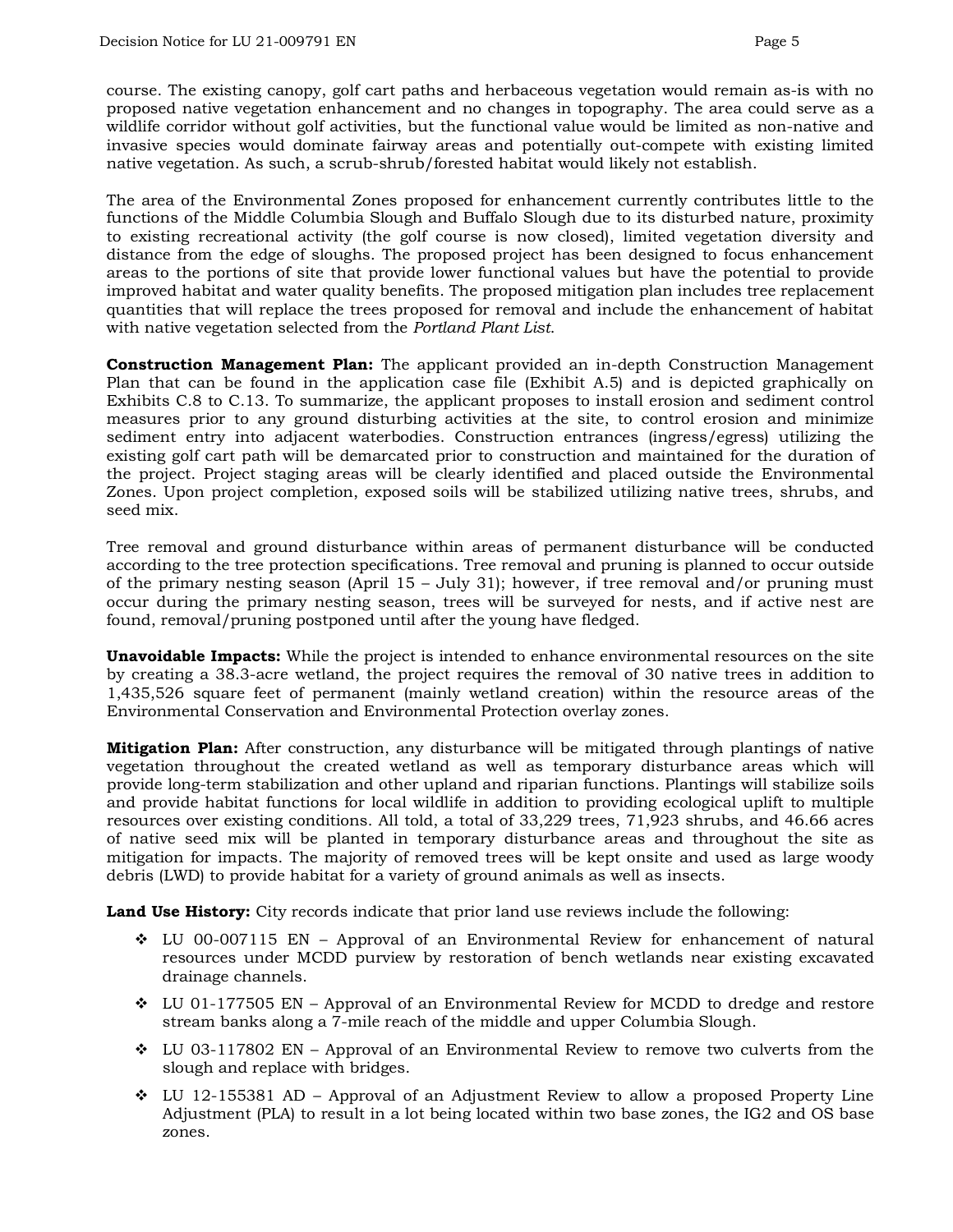- $\div$  LU 20-147136 EN Approval of an Environmental Review resource enhancement project including the creation of 12.4 acres of wetland, installation of temporary bridges, and removal of native trees. After consultation with the contractor, the applicant proposes to widen the proposed access road in the middle portion of the site which was previously approved under this Environmental Review. Therefore, this current land use approval supersedes approval of previous road width iterations.
- $\div$  LU 20-161013 EN AD Approval of an Environmental Review for the construction of an industrial warehouse including parking, lighting, and retaining wall; removal of native trees; and installation of stormwater facilities and outfall. Approval of an Adjustment Review for exterior lighting in the Middle Columbia Slough Subdistrict.

**Agency Review:** A Notice of Proposal in your Neighborhood was mailed on **February 26, 2021**. The following Bureaus have responded with no issues or concerns about the proposal:

- Life Safety
- Urban Forestry
- Fire Bureau
- Site Development Section of BDS

The Bureau of Environmental Services responded with the following comment. Please see Exhibit E.1 for additional details.

*BES does not object to approval of the environmental review application. However, BES has provided recommendations to BDS related to the proposed wetland creation project. The proposed development will be subject to BES standards and requirements during the permit review process. BES easements must be clearly shown and labeled on plans submitted for permit reviews.*

The Oregon Department of Aviation responded with the following comment. Please see Exhibit E.6 for additional details.

- *1. Prior to issuance of any building permits, the applicant must file and receive a determination from the ODA as required by OAR 738-070-0060 on FAA Form 7460‐1 Notice of Proposed Construction or Alteration to determine if any new construction will pose an obstruction to aviation safety at the Portland International Airport.*
- *2. Trees and other planted vegetation shall not penetrate FAA Part 77 Imaginary Surfaces.*

**Planner Response:** The applicant has received the required determination from ODA which can be found in Exhibit A.6.

**Neighborhood Review:** A Notice of Proposal in Your Neighborhood was mailed on **February 26, 2021**. No written responses have been received from either the Neighborhood Association or notified property owners in response to the proposal.

## **ZONING CODE APPROVAL CRITERIA**

#### **33.430.250 Approval Criteria**

An environmental review application will be approved if the review body finds that the applicant has shown that all the applicable approval criteria are met. When environmental review is required because a proposal does not meet one or more of the development standards of Section 33.430.140 through .190, then the approval criteria will only be applied to the aspect of the proposal that does not meet the development standard or standards.

**33.430.250.A. Public safety facilities, rights-of-way, driveways, walkways, outfalls, utilities, land divisions, Property Line Adjustments, Planned Developments, and Planned Unit Developments. Within the resource areas of environmental zones, the applicant's impact evaluation must demonstrate that all of the general criteria in Paragraph A.1 and the applicable specific criteria of Paragraphs A.2, 3, or 4, below, have been met:** Note that since this activity is not a Public Safety Facility, Land Division, Planned Development, or Planned Unit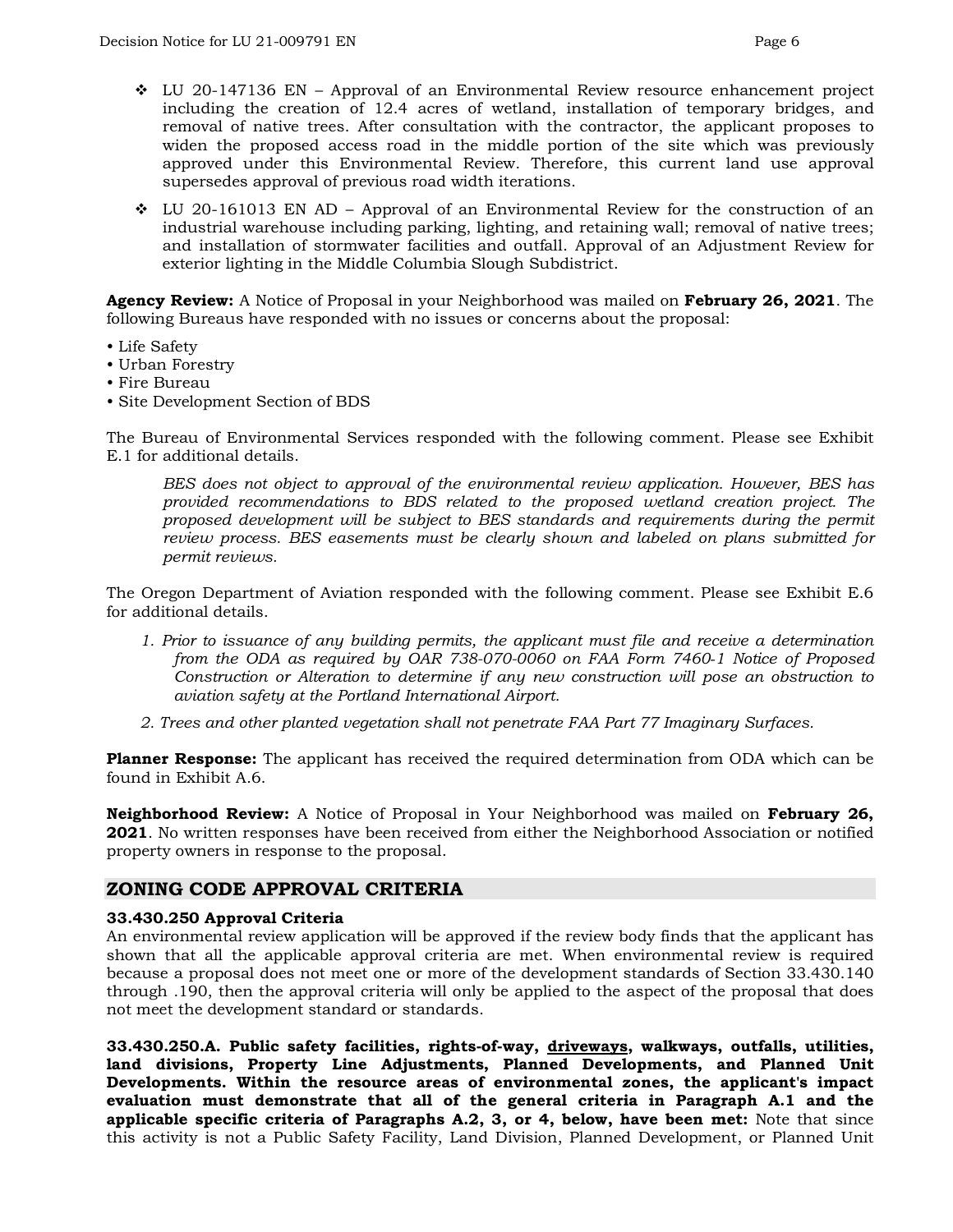Development and does not require a Property Line Adjustment, the criteria in Sections 33.430.250.A.2 and A.4 do not apply and are not included.

#### **A.1. General criteria for public safety facilities, rights-of-way, driveways, walkways, outfalls, utilities, land divisions, Property Line Adjustments, Planned Developments, and Planned Unit Developments;**

#### **A.1.a. Proposed development locations, designs, and construction methods have the least significant detrimental impact to identified resources and functional values of other practicable and significantly different alternatives including alternatives outside the resource area of the environmental zone;**

**Findings:** The proposed access route, or driveway, necessary for this resource enhancement project was approved through a previous review (LU 20-147136 EN). However, upon consultation with the contractor, the applicant has determined it necessary to widen the access route in the middle portion of the property by approximately 20 feet to accommodate the construction equipment. The proposed widening does not require any tree removal or permanent impact and will be restored upon project completion.

While there are some unavoidable impacts such as temporary disturbance, utilizing the existing infrastructure (haul route) is the practicable alternative with the least detrimental impacts to identified resources, *and this criterion is met.*

#### **A.1.b. There will be no significant detrimental impact on resources and functional values in areas designated to be left undisturbed;**

**Findings:** This criterion requires the protection of resources outside of the proposed disturbance area from impacts related to the proposal, such as damage to vegetation, erosion of soils off the site, and downstream impacts to water quality and fish habitat from increased stormwater runoff and erosion off the site.

Undisturbed areas will not be impacted and will remain undisturbed to preserve intact wildlife habitat, especially near the slough corridors. As detailed in the Construction Management Plan section (page 5), the areas outside of the identified disturbance areas will be protected by protective fencing, root protection zone criteria, and sediment fencing. A series of gaps will be applied to areas with construction fencing to allow wildlife passage and an open wildlife corridor. Because these areas are to remain undisturbed, there is no anticipated detrimental impact to wildlife habitat or movement corridor or other onsite resources.

With conditions for conformance with the Construction Management Plan, *this criterion can be met by the proposal*.

#### **A.1.c. The mitigation plan demonstrates that all significant detrimental impacts on resources and functional values will be compensated for;**

**Findings**: It is not anticipated that the widened access road will have significant detrimental impacts on resources and functional values. The proposed widening does not require any tree removal and the 12,057 square feet of temporary disturbance will be restored upon project completion.

To the extent that criterion 33.430.250.A.1.b is met*, this criterion is also met.*

#### **A.1.d. Mitigation will occur within the same watershed as the proposed use or development and within the Portland city limits except when the purpose of the mitigation could be better provided elsewhere; and**

**A.1.e. The applicant owns the mitigation site; possesses a legal instrument that is approved by the City (such as an easement or deed restriction) sufficient to carry out and ensure the success of the mitigation program; or can demonstrate legal authority to acquire property through eminent domain.**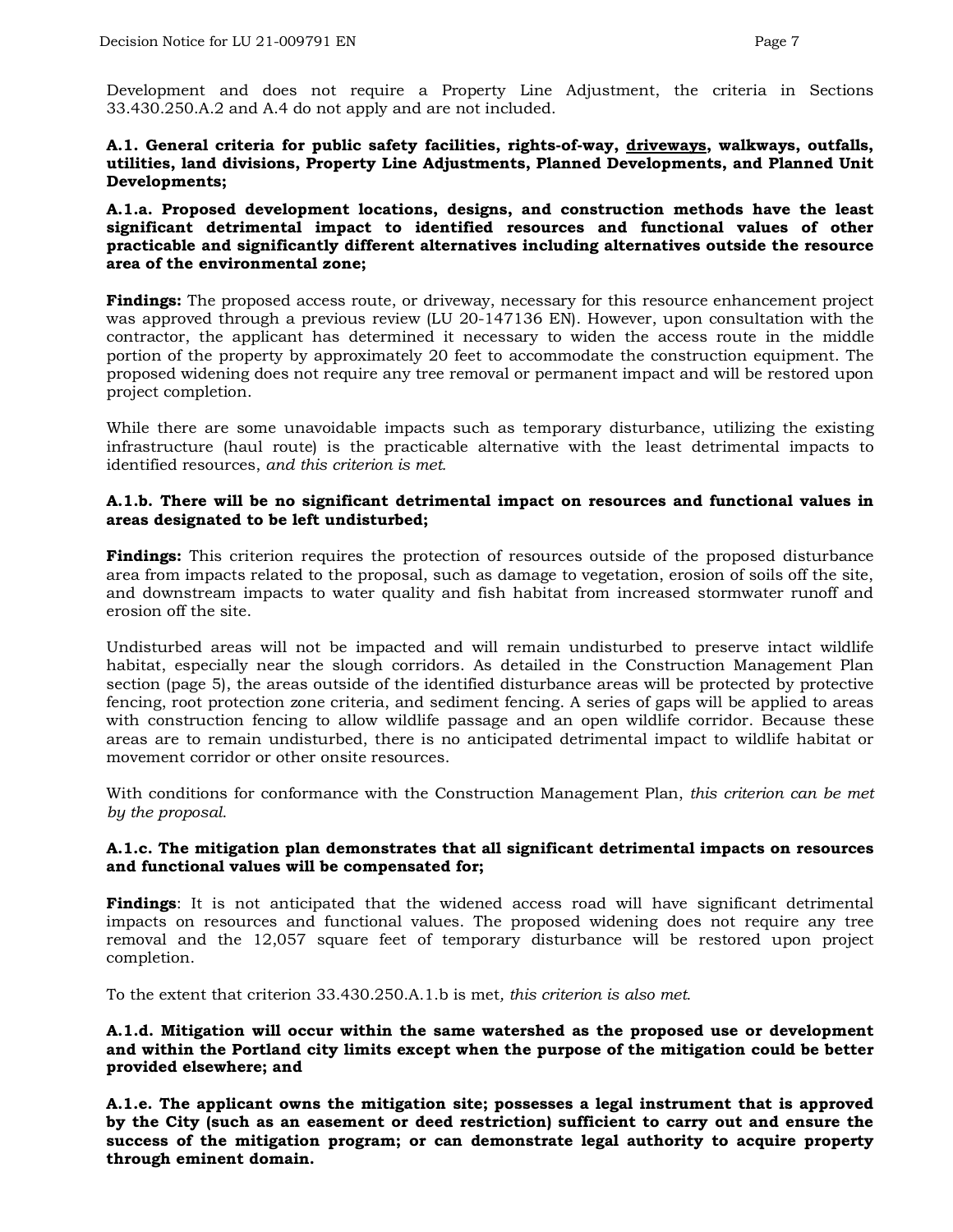**Findings:** Mitigation for significant detrimental impacts will be conducted on the same site as the proposed development; at the time of construction commencement, the applicant will own the proposed onsite mitigation area.

*These criteria are met*.

#### **A.3. Rights-of-way, driveways, walkways, outfalls, and utilities;**

**A.3.a. The location, design, and construction method of any outfall or utility proposed within the resource area of an environmental protection zone has the least significant detrimental impact to the identified resources and functional values of other practicable alternatives including alternatives outside the resource area of the environmental protection zone;**

**A.3.b. There will be no significant detrimental impact on water bodies for the migration, rearing, feeding, or spawning of fish; and**

#### **A.3.c. Water bodies are crossed only when there are no practicable alternatives with fewer significant detrimental impacts.**

**Findings:** The proposed haul route slough crossings were proposed and approved under a prior Environmental Review (LU 20-147136 EN). The proposed widening of the previously approved haul route does not entail the crossing of any water bodies, *and this criterion is not applicable.*

**B. Resource Enhancement Projects.** In resource areas of environmental zones, resource enhancement projects will be approved if the applicant's impact evaluation demonstrates that all the following are met:

#### **1. There will be no loss of total resource area;**

**Findings:** No loss of resource area is proposed. There will be no anticipated detrimental impact on any resources or their functional values. Only significant improvements are anticipated across all functional values. In fact, the proposal will provide acres of enhanced habitat area, including 38.3 acres of created wetlands.

Since no loss of total resource area will occur as a result of this project, *this criterion is met*.

#### **2. There will be no significant detrimental impact on any resources and functional values;**

**Findings:** The location of the proposed wetland creation area is designed to avoid detrimental impacts to identified resources and functional values on the site. Areas left undisturbed will not be indirectly or negatively impacted by the proposed project per the Construction Management Plan described on page 5 of this report. In fact, upon project completion there may be functional uplift to the connectivity of improved habitat to adjacent undisturbed areas.

The creation of a 38.3-acre wetland will more than adequately compensate for any temporary detrimental impacts caused by the haul route and compensate for the removal of several trees onsite. During construction, fencing will form a continuous barrier along areas to remain undisturbed and contractors will be instructed to stay within designated access, staging, and work areas, and outside of tree protective fencing. In this way, the proposal will not result in detrimental impact to resources and functional values. Mitigation for tree removal will occur within the same watershed, and within the same site as the proposed tree removal.

Based on the foregoing, *this criterion is met*.

#### **3. There will be a significant improvement of at least one functional value.**

**Findings:** Creating a 38.3-acre wetland at an existing monoculture golf course will provide improvement or ecological uplift to a variety of onsite resources and their functional values. The installation of native plantings including trees, shrubs, and groundcovers will significantly improve the existing resources such as wildlife habitat and wetland, and by extension, their functional values.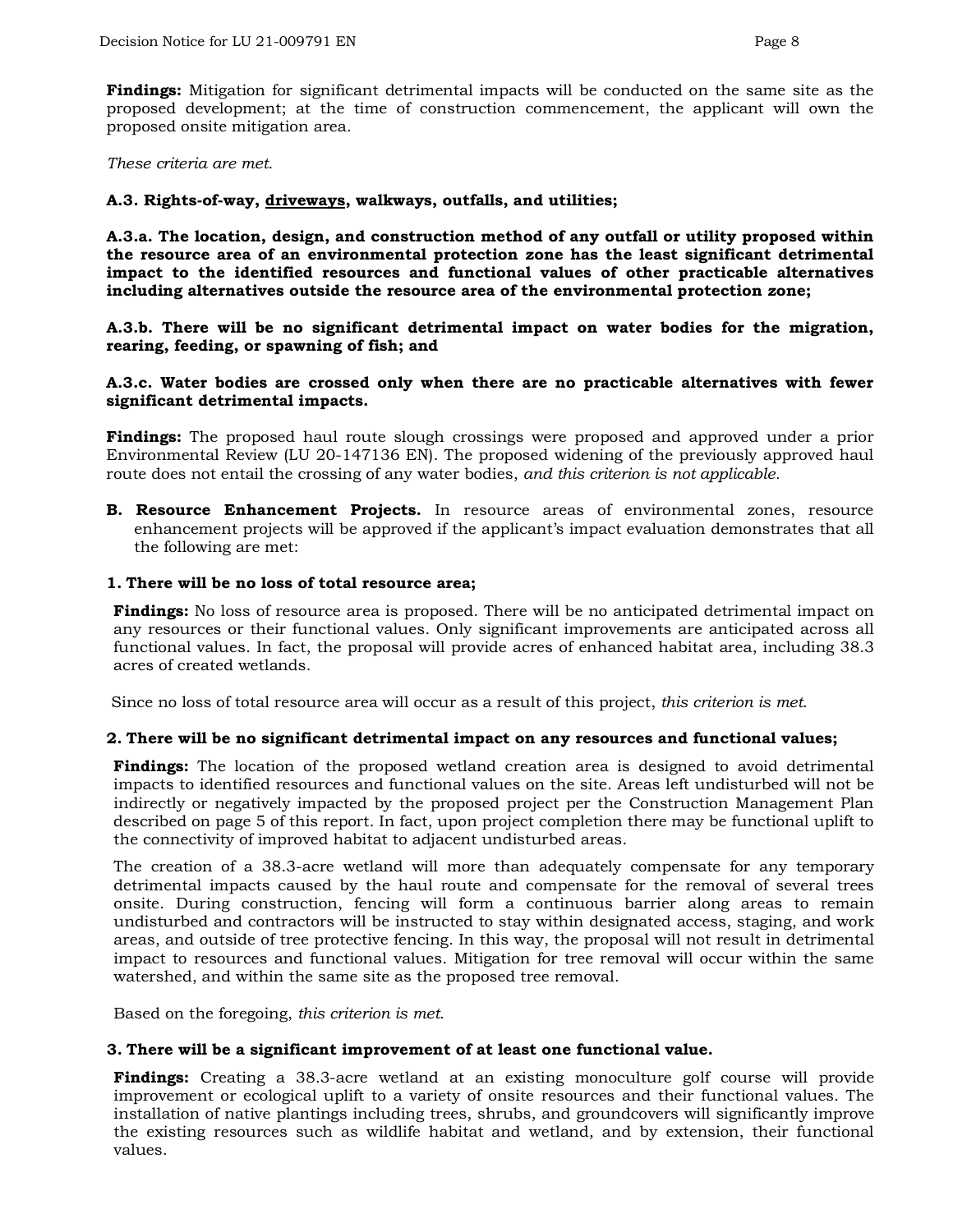The project revegetation plan includes reseeding disturbed areas with native grass seed and the planting of 33,229 trees, 71,923 shrubs and native seed mix throughout the wetland creation area as well as temporary disturbance areas. The installation of LWD will provide habitat for ground animals as well as insects. These actions will significantly enhance the wetland regimes, and the functional values they provide, that currently exist onsite but are severely diminished due to the current use (golf course).

Based on the improvement of resources and their functional values, and with conditions for tree and shrub planting as well as LWD installation, *this criterion can be met*.

### **DEVELOPMENT STANDARDS**

Unless specifically required in the approval criteria listed above, this proposal does not have to meet the development standards in order to be approved during this review process. The plans submitted for a building or zoning permit must demonstrate that all requirements of Title 11 can be met, and that all development standards of Title 33 can be met or have received an Adjustment or Modification via a land use review, prior to the approval of a building or zoning permit.

## **CONCLUSIONS**

The applicant proposes resource enhancement in the form of wetland creation. All the construction activities will occur within the boundary of a delineated work area, which will localize impacts and protect other natural resources in the vicinity, specifically the slough channels. Subject to conditions related to on-going maintenance activities for the proposed plantings, the project is expected to result in an ecological uplift of multiple resources and functional values within the project area. Therefore, the proposed resource enhancement project should be approved, subject to the conditions stated below.

## **ADMINISTRATIVE DECISION**

**Approval** of an Environmental Review for:

- Resource Enhancement activities including creation of a wetland;
- Removal of existing development including a pump house and golf cart path;
- Widened haul route access; and
- Removal of native and non-native trees

all within the Environmental Conservation and Environmental Protection overlay zones, and in substantial conformance with Exhibits C.7 through C.26, as signed and approved by the City of Portland Bureau of Development Services. Approval is subject to the following conditions:

- **A. A BDS Site Development permit is required for development.** The Conditions of Approval listed below, shall be noted on appropriate plan sheets submitted for permits (building, Zoning, grading, Site Development, erosion control, etc.). Plans shall include the following statement, *"Any field changes shall be in substantial conformance with approved LU 21-009791 EN Exhibits C.7 through C.26."*
- **B.** Temporary, 4-foot high, bright orange construction fencing, silt fencing, or tree protection fencing, shall be placed along the Limits of Construction Disturbance line (labeled as "Project Area Boundary"), as depicted on Exhibits C.13 to C.18, Construction Management Plan, to separate approved construction areas from areas to remain undisturbed. Silt fencing may be used in lieu of traditional chainlink tree protection fencing.
	- 1. No mechanized construction vehicles are permitted outside of the approved "Limits of Construction Disturbance" delineated by the temporary construction fence.
- **C.** The Site Development Permit review shall include inspection of a mitigation/planting plan for a total of 33,229 trees, 71,923 shrubs and native seed mix throughout the wetland creation area and temporary disturbance areas as well as the installation of Large Woody Debris in substantial conformance with Exhibits C.20 to C.26, Mitigation/Revegetation/Planting Plan. Any plant substitutions shall be selected from the *Portland Plant List* and shall be substantially equivalent in size to the original plant. Conifers must be replaced with conifers.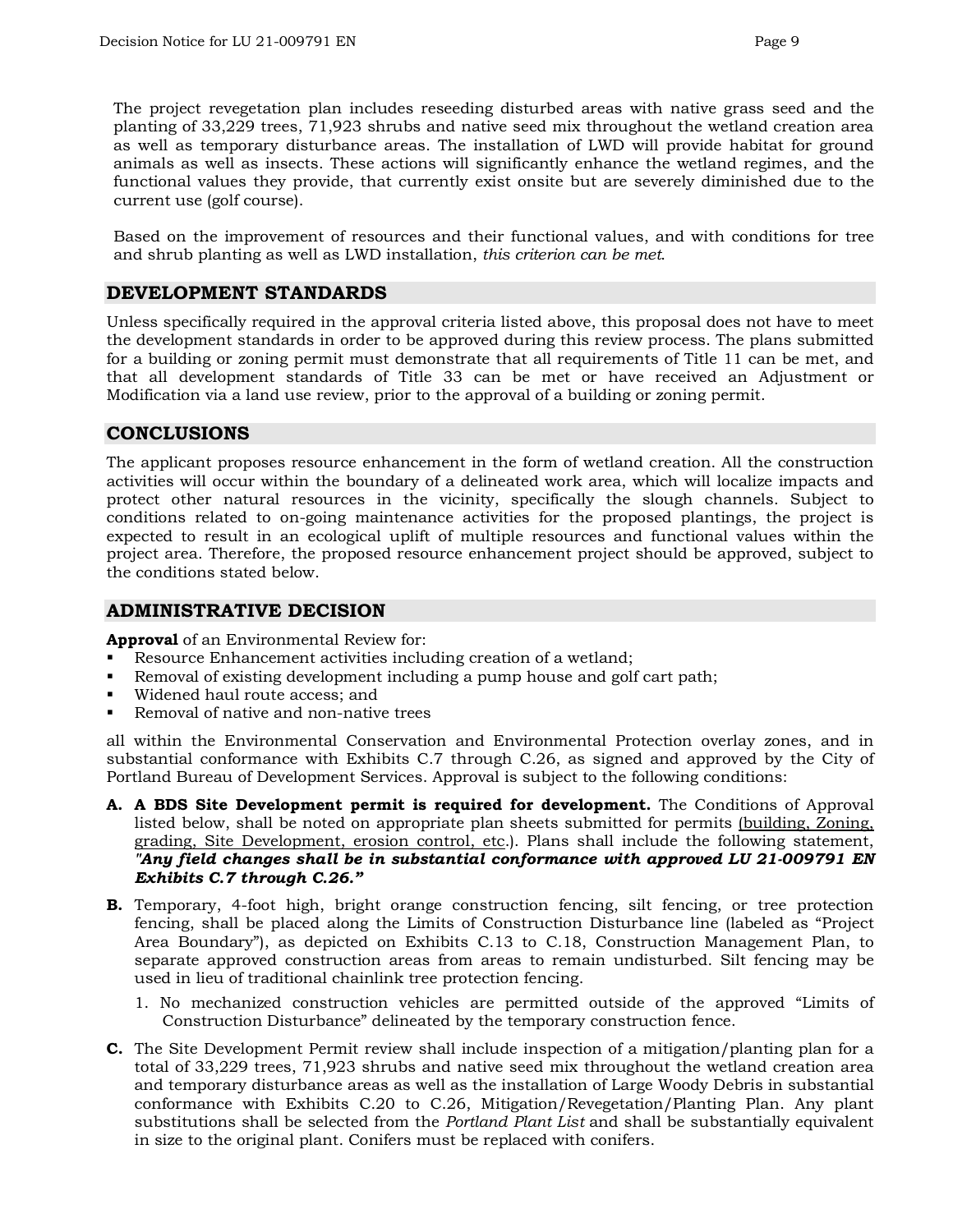- 1. Permit plans shall show:
	- a. Permit plans shall show the general location of the trees, shrubs and ground covers required by this condition to be planted in the mitigation area and labeled as "new required landscaping". The plans shall include a "typical," scalable planting layout for each planting zone, and shall illustrate a naturalistic arrangement of plants and should include a planting table listing the species, quantity, spacing and sizes of plants to be planted.
	- b. The applicant shall indicate on the plans selection of either tagging plants for identification or accompanying the BDS inspector for an on-site inspection.
- 2. Plantings shall be installed between October 1 and March 31 (the planting season).
- 3. Prior to installing required mitigation plantings, non-native invasive plants shall be removed from all areas within 10 feet of mitigation plantings, using handheld equipment.
- 4. If plantings are installed prior to completion of construction, a temporary orange, 4-foot high construction fence shall be placed to protect plantings from construction activities.
- 5. All mitigation and restoration shrubs and trees shall be marked in the field by a tag attached to the top of the plant for easy identification by the City Inspector;  $or$  the applicant shall arrange to accompany the BDS inspector to the site to locate mitigation plantings for inspection. If tape is used it shall be a contrasting color that is easily seen and identified.
- 6. After installing the required mitigation plantings and placing the large wood debris/snags, the applicant shall request inspection of mitigation plantings and final the BDS Site Development Permit.
- **D. The landowner shall monitor the required plantings** for two years to ensure survival and replacement as described below. The landowner is responsible for ongoing survival of required plantings beyond the designated two-year monitoring period. The landowner shall:
	- 1. Submit two annual monitoring and maintenance reports for review and approval to the Land Use Services Division of the Bureau of Development Services containing the monitoring information described below. Submit the first report within 12 months following the final inspection approval of the Site Development permit required under Condition A. Submit a second report 12 months following the date of the first monitoring report. Monitoring reports shall contain the following information:
		- a. A count of the number of planted trees that have died. One replacement tree must be planted for each dead tree (replacement must occur within one planting season).
		- b. The percent coverage of native shrubs and ground covers. If less than 80 percent of the mitigation planting area is covered with native shrubs or groundcovers at the time of the annual count, additional shrubs and groundcovers shall be planted to reach 80 percent cover (replacement must occur within one planting season).
		- c. A list of replacement plants that were installed.
		- d. Photographs of the mitigation area and a site plan, in conformance with approved Exhibits C.20 to C.26, Mitigation/Revegetation/Planting Plan, showing the location and direction of photos.
		- e. An estimate of percent cover of invasive species (English ivy, Himalayan blackberry, reed canarygrass, teasel, clematis) within 10 feet of all plantings. Invasive species must not exceed 15 percent cover during the monitoring period.
- **F.** Failure to comply with any of these conditions may result in the City's reconsideration of this land use approval pursuant to Portland Zoning Code Section 33.700.040 and /or enforcement of these conditions in any manner authorized by law.

#### **Staff Planner: Morgan Steele**

**Decision rendered by:**  $\sqrt{2\pi}$  on May 19, 2021 By authority of the Director of the Bureau of Development Services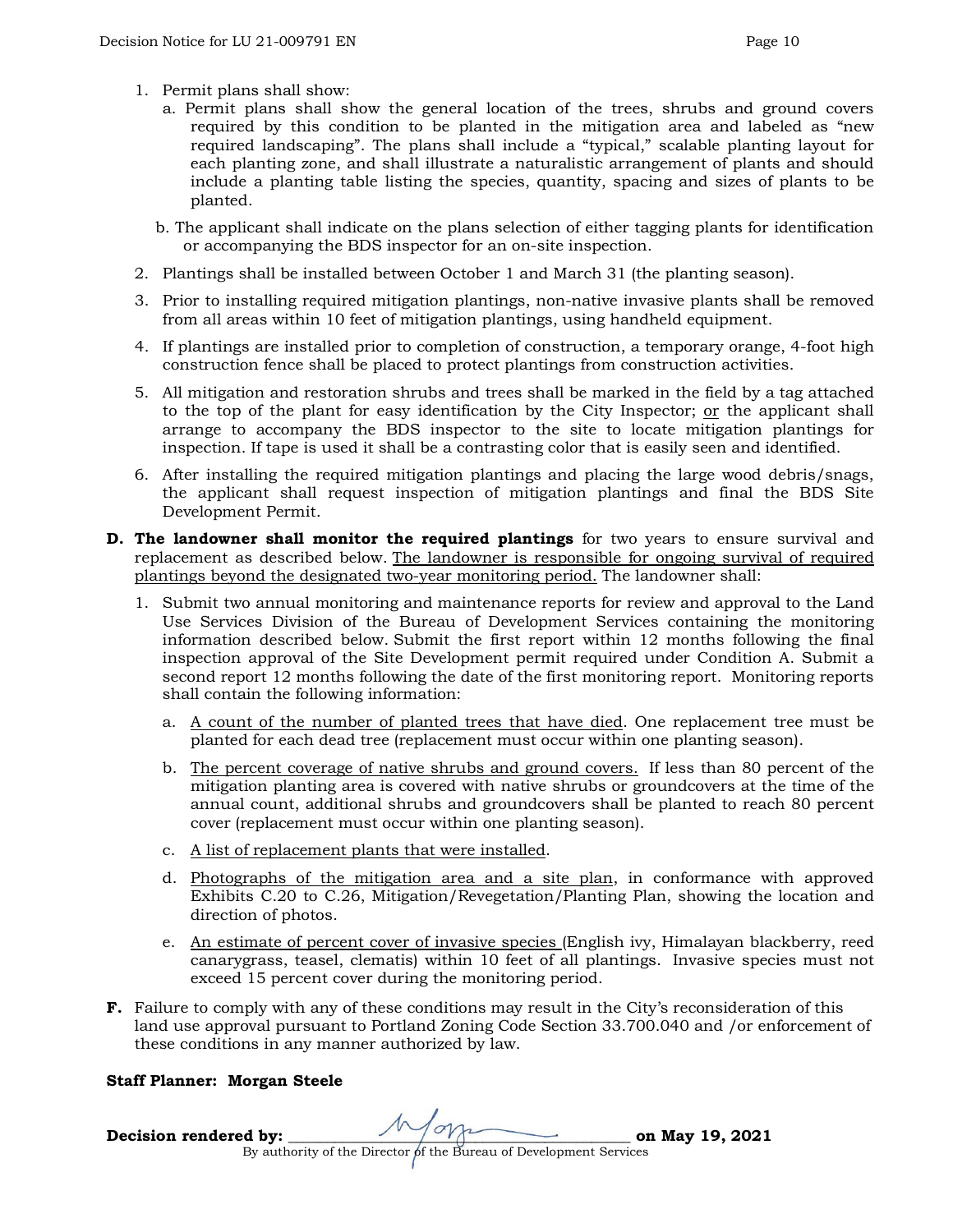#### **Decision mailed May 21, 2021**

**About this Decision.** This land use decision is **not a permit** for development. Permits may be required prior to any work. Contact the Development Services Center at 503-823-7310 for information about permits.

**Procedural Information.** The application for this land use review was submitted on January 29, 2021, and was determined to be complete on February 24, 2021.

*Zoning Code Section 33.700.080* states that Land Use Review applications are reviewed under the regulations in effect at the time the application was submitted, provided that the application is complete at the time of submittal, or complete within 180 days. Therefore, this application was reviewed against the Zoning Code in effect on January 29, 2021.

*ORS 227.178* states the City must issue a final decision on Land Use Review applications within 120-days of the application being deemed complete. The 120-day review period may be waived or extended at the request of the applicant. In this case, the applicant did not waive or extend the 120-day review period. Unless further extended by the applicant, **the 120 days will expire on: June 24, 2021.**

#### **Some of the information contained in this report was provided by the applicant.**

As required by Section 33.800.060 of the Portland Zoning Code, the burden of proof is on the applicant to show that the approval criteria are met. The Bureau of Development Services has independently reviewed the information submitted by the applicant and has included this information only where the Bureau of Development Services has determined the information satisfactorily demonstrates compliance with the applicable approval criteria. This report is the decision of the Bureau of Development Services with input from other City and public agencies.

**Conditions of Approval.** If approved, this project may be subject to a number of specific conditions, listed above. Compliance with the applicable conditions of approval must be documented in all related permit applications. Plans and drawings submitted during the permitting process must illustrate how applicable conditions of approval are met. Any project elements that are specifically required by conditions of approval must be shown on the plans and labeled as such.

These conditions of approval run with the land, unless modified by future land use reviews. As used in the conditions, the term "applicant" includes the applicant for this land use review, any person undertaking development pursuant to this land use review, the proprietor of the use or development approved by this land use review, and the current owner and future owners of the property subject to this land use review.

**This decision, and any conditions associated with it, is final.** It may be appealed to the Oregon Land Use Board of Appeals (LUBA), within 21 days of the date the decision is mailed, as specified in the Oregon Revised Statute (ORS) 197.830. Among other things, ORS 197.830 requires that a petitioner at LUBA must have submitted written testimony during the comment period for this land use review. Contact LUBA at 775 Summer Street NE, Suite 330, Salem, OR 97301-1283 or phone 1- 503-373-1265 for further information.

The file and all evidence on this case are available for your review by appointment only. Please call the Request Line at our office, 1900 SW Fourth Avenue, Suite 5000, phone 503-823-7617, to schedule an appointment. I can provide some information over the phone. Copies of all information in the file can be obtained for a fee equal to the cost of services. Additional information about the City of Portland, city bureaus, and a digital copy of the Portland Zoning Code is available on the internet at [www.portlandonline.com.](http://www.portlandonline.com/)

#### **Recording the final decision.**

If this Land Use Review is approved the final decision will be recorded with the Multnomah County Recorder.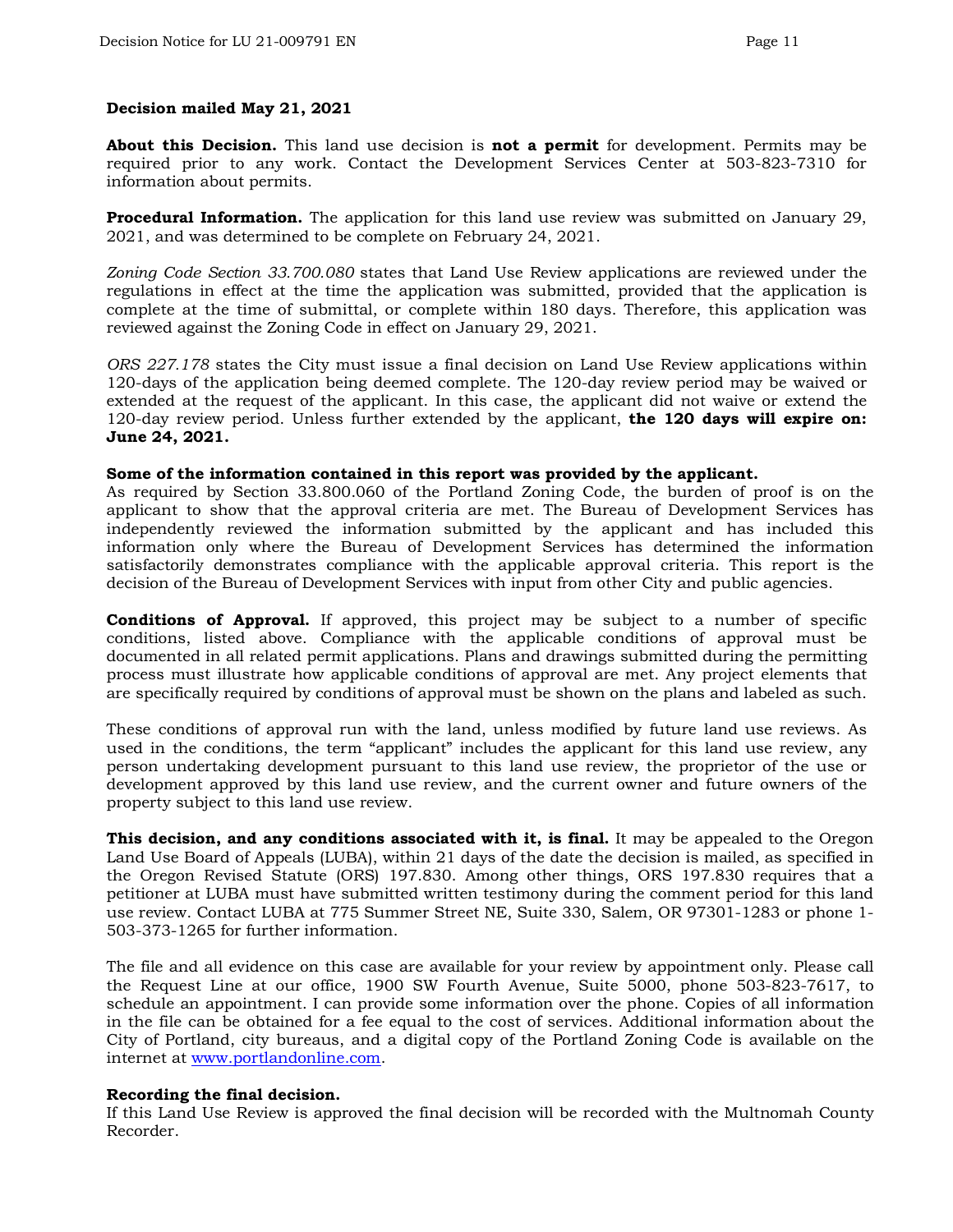• *Unless appealed*, the final decision will be recorded after **May 21, 2021** by the Bureau of Development Services.

The applicant, builder, or a representative does not need to record the final decision with the Multnomah County Recorder.

For further information on your recording documents please call the Bureau of Development Services Land Use Services Division at 503-823-0625.

**Expiration of this approval.** An approval expires three years from the date the final decision is rendered unless a building permit has been issued, or the approved activity has begun.

Where a site has received approval for multiple developments, and a building permit is not issued for all of the approved development within three years of the date of the final decision, a new land use review will be required before a permit will be issued for the remaining development, subject to the Zoning Code in effect at that time.

**Applying for your permits.** A building permit, occupancy permit, or development permit may be required before carrying out an approved project. At the time they apply for a permit, permitees must demonstrate compliance with:

- All conditions imposed herein;
- All applicable development standards, unless specifically exempted as part of this land use review;
- All requirements of the building code; and
- All provisions of the Municipal Code for the City of Portland, and all other applicable ordinances, provisions and regulations of the City.